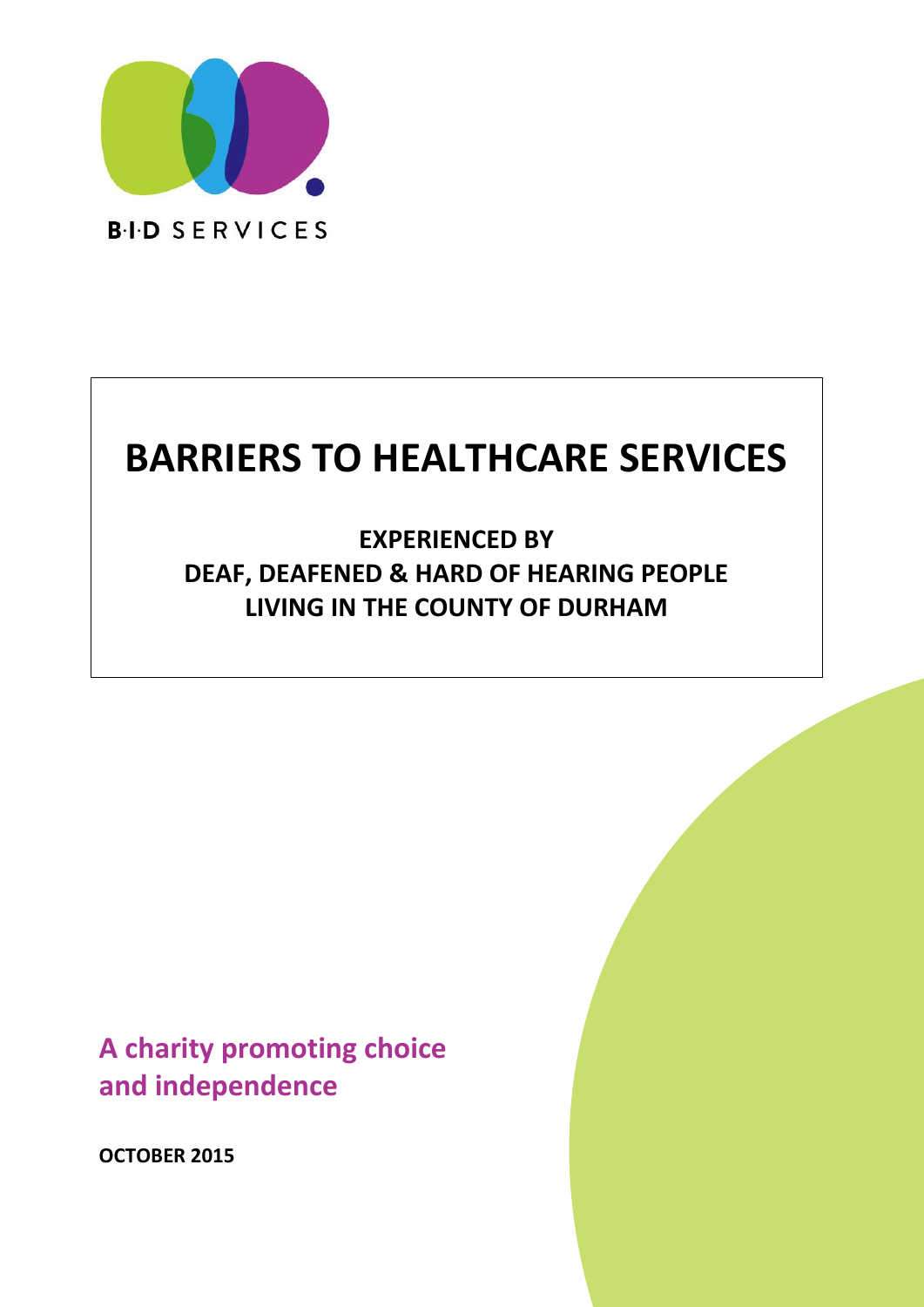# **Contents Page**

| <b>About BID Services</b>                                            | 3                |
|----------------------------------------------------------------------|------------------|
| <b>Research Introduction</b>                                         | $\boldsymbol{4}$ |
| <b>Executive Summary</b>                                             | 5                |
| <b>Key findings</b>                                                  | 6                |
| Conclusions                                                          | $\overline{z}$   |
| Recommendations                                                      | 8                |
| Case Study 1                                                         | 9                |
| Case Study 2                                                         | 10               |
|                                                                      |                  |
| Appendix $1$ – How the consultation was carried out                  | 11               |
| Appendix 2 – Definition of Deafness, Deafblindness & Hard of Hearing | 12               |
|                                                                      |                  |
| How to order additional copies                                       | 13               |
| Acknowledgements                                                     | 14               |
| Bibliography                                                         | 15               |
|                                                                      |                  |
|                                                                      |                  |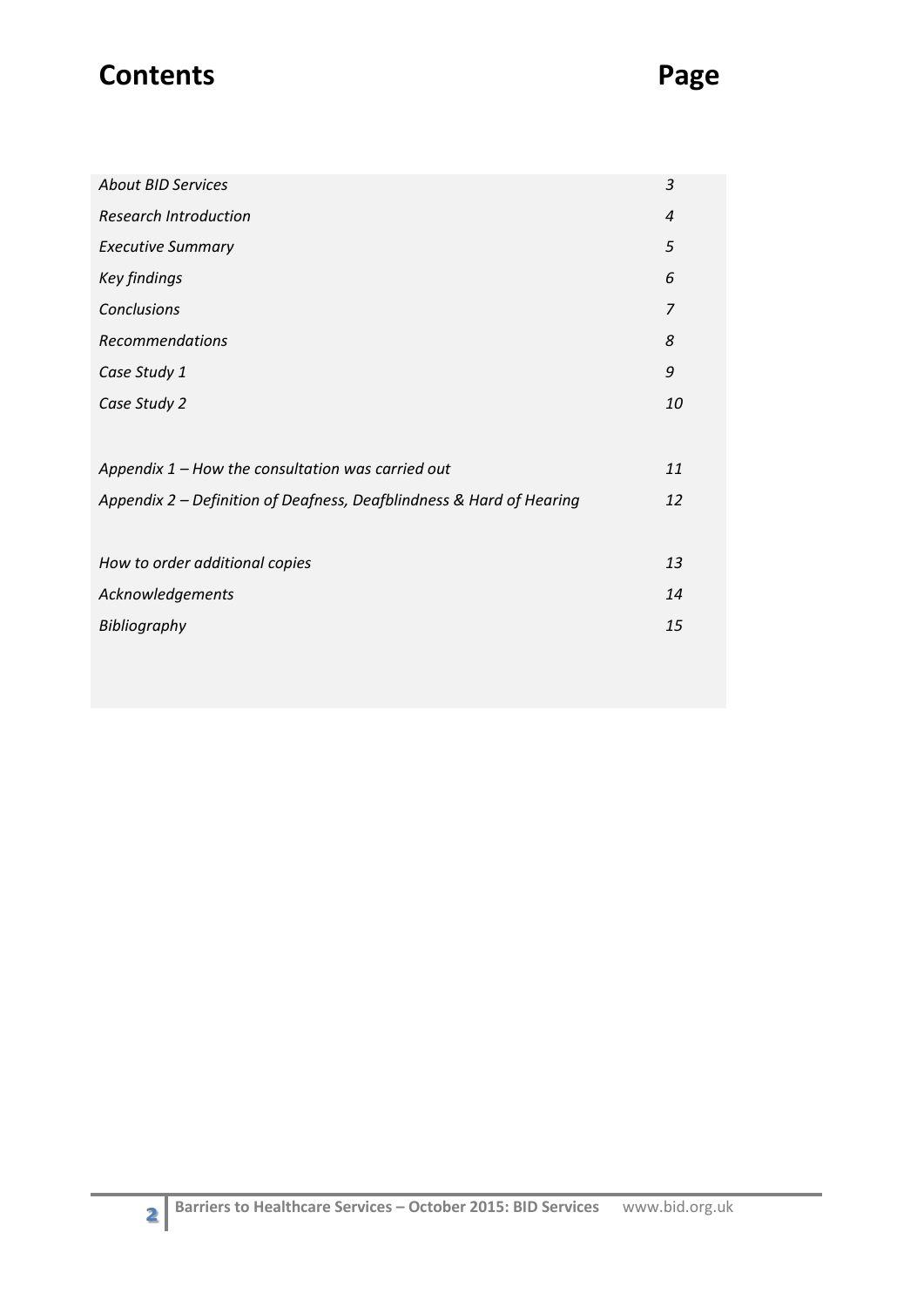### **About BID Services**

# **Our mission:**

**"To make a positive difference to the people we support by providing innovative services that empower people to control their own lives".**

BID Services is a charity. We support people with a sensory impairment, as well as those with a physical disability or mental health. We work in partnership with children, young people and adults and their families and carers. We provide commissioned services for a number of local authorities in Birmingham, Cumbria, Durham, Leeds, Lincolnshire, Milton Keynes, Northumberland and Yorkshire. To support our work and to develop new ways of delivering services, we work collaboratively with a wide range of partners, both within the third sector and more broadly, such as schools and colleges, corporates, commissioners, sporting bodies and funders.

Our specialist service areas include Advocacy, Employment, British Sign Language Interpreting and Training, Specialist Equipment, Residential Placements, Rehabilitation, Social Work, Support for Tinnitus and Housing Related Services. We also manage a social enterprise conference business.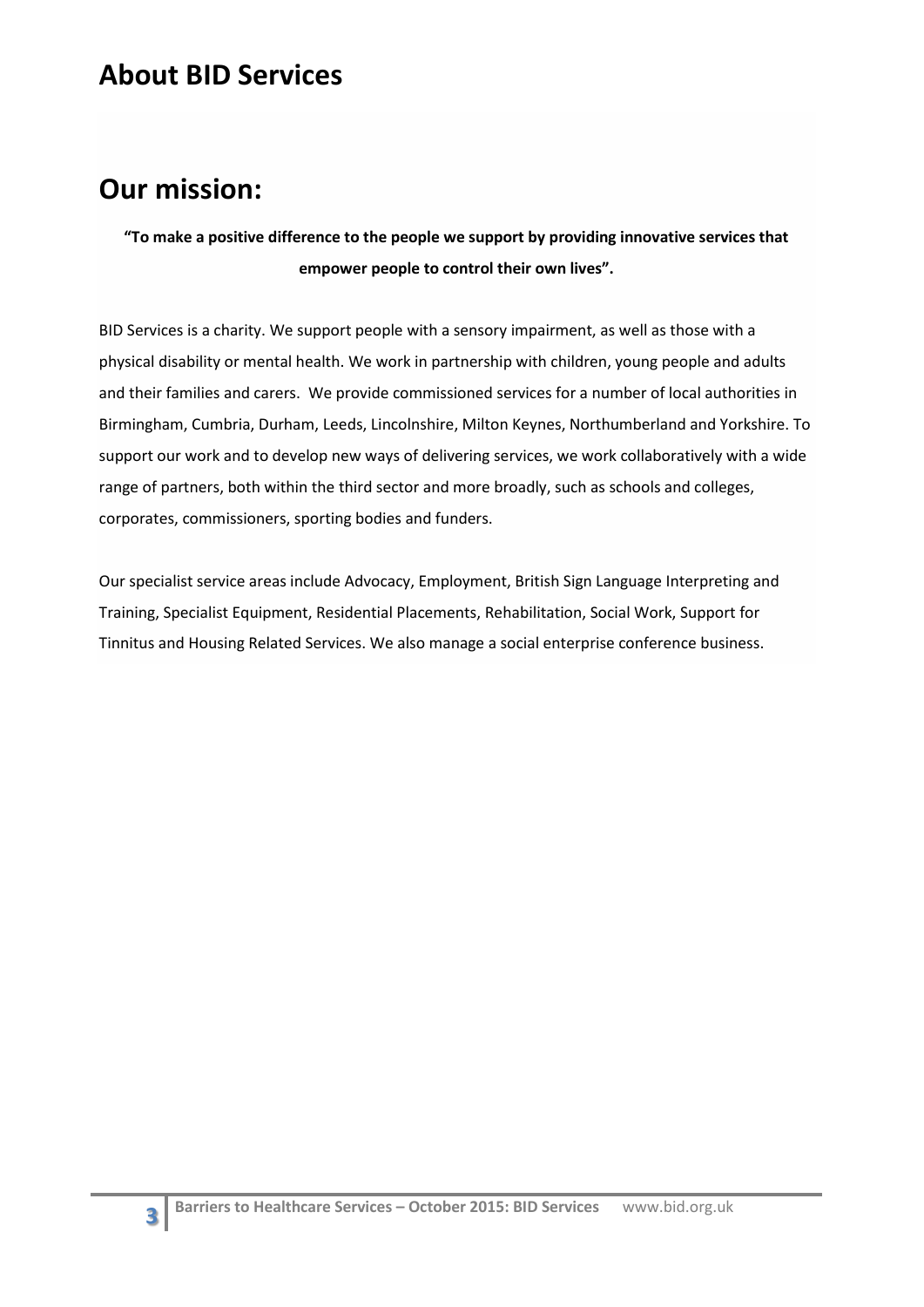# **Research Introduction**

With funding from Durham County Council, Commissioning, Children and Adult Services, BID Services undertook a survey consultation with 121 participants who were deaf, deafblind or hard of hearing, living in the County of Durham. The aim of the survey was to understand whether Deaf, Deafblind & Hard of Hearing People in Durham faced inequalities and barriers when accessing healthcare services.

This report provides a precis of the information contained in the original survey **A Health Survey Identifying Barriers within Healthcare Services for the d/deaf, Deafblind and Hard of Hearing People within the County of Durham**. If you would like to view the full report, please contact the BID Services Durham Team.

As part of the project, BID Services Durham team worked with deaf, deafblind and hard of hearing people throughout the County of Durham to increase, improve and develop deaf awareness among frontline NHS professionals so that access to information and communications between deaf people and the NHS is improved. The main purpose of the survey was to:

- $\bullet$ Highlight areas of access to NHS services where deaf, deafblind and hard of hearing people may suffer inequalities.
- **S** Gauge current levels of accessibility, raise awareness of the barriers and encourage NHS to implement new improved ways of working.
- Identify social inequality and disability discrimination for communities within County Durham.  $\bullet$
- Raise the issue of social independence for vulnerable minority groups in the community.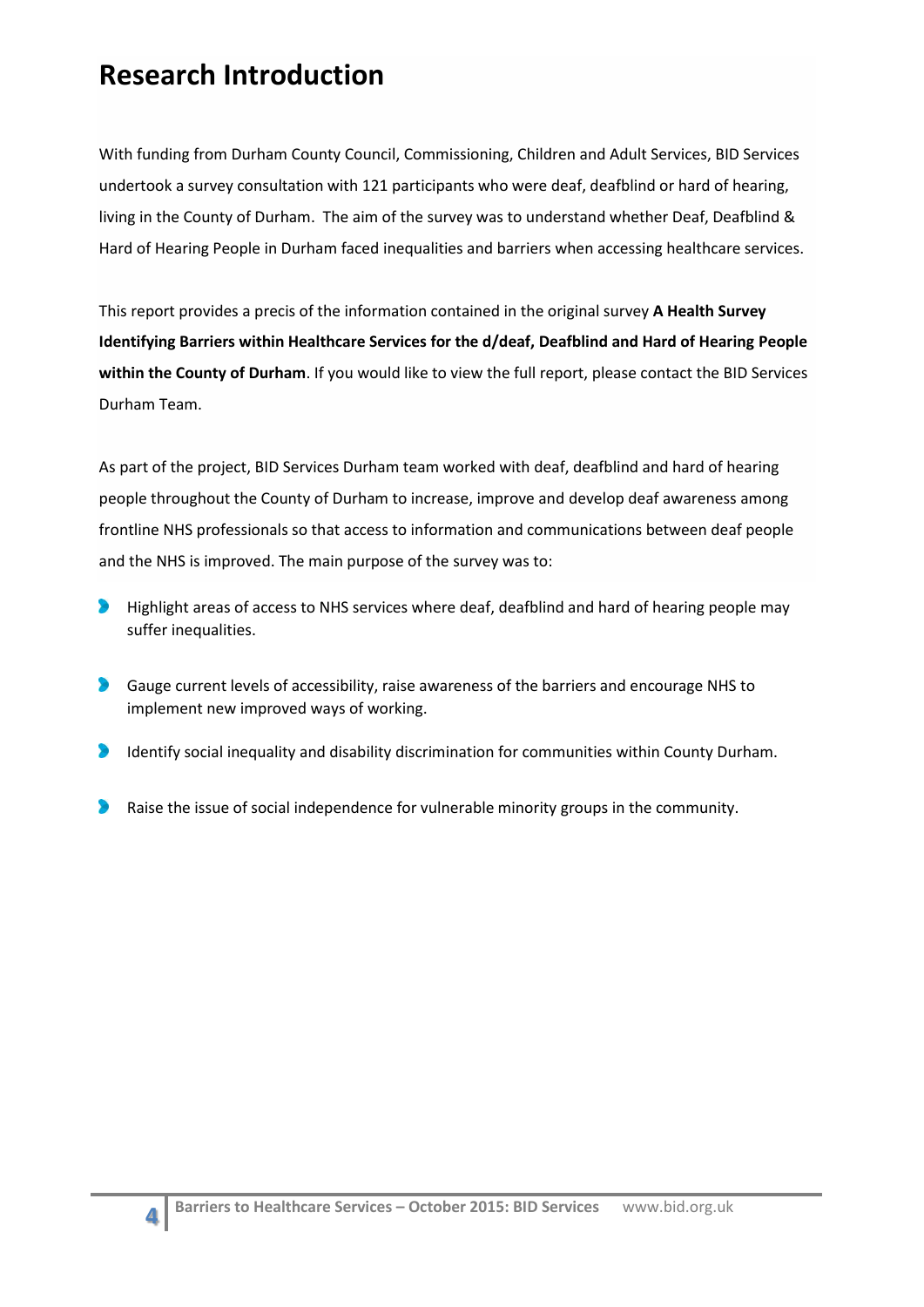# **Executive summary**

The results of a consultation involving 121 deaf, deafblind or hard of hearing residents, in County Durham, shows they are facing hardships in accessing many areas of the NHS.

Basic transactions like making a routine appointment proved difficult for many deaf people who found it difficult to book appointments unless they physically visited their doctor's practice. Even more concerning is their inability to book an emergency appointment as they did not know how to do so. Healthcare professionals do not automatically offer the opportunity to have an interpreter present, so when deaf people attend for appointments, a British Sign Language interpreter was often not present, either because the interpreter had not shown up or the healthcare professional had not booked communications support, preferring to rely on notes.

Deaf people also faced difficulties in understanding healthcare correspondence, citing difficulties with the complicated wording of the letter, which often asked for a telephone response. Healthcare professionals need to obtain information and give advice and patients need to ask questions and share their concerns. However, when deaf people attend for consultation, they said they only understand 'some' of the information communicated to them, resulting in a limited understanding of their medical condition.

The study has highlighted there is a significant lack of knowledge of how hearing impaired individuals suffer inequalities in accessing information within the healthcare service. This is caused by healthcare professionals not possessing adequate knowledge and appreciation of deaf awareness, which has resulted in some serious implications, highlighted in the research and the case studies included in this report.

In order to improve inequality and accessibility for deaf people, there are a number of ways in which access to healthcare services could be improved. This includes asking deaf patients how they would like to communicate, offering online appointments and text or email contact with the surgery, booking longer appointments, never expecting family members to interpret for a patient, and making deaf awareness training mandatory for all front-line staff.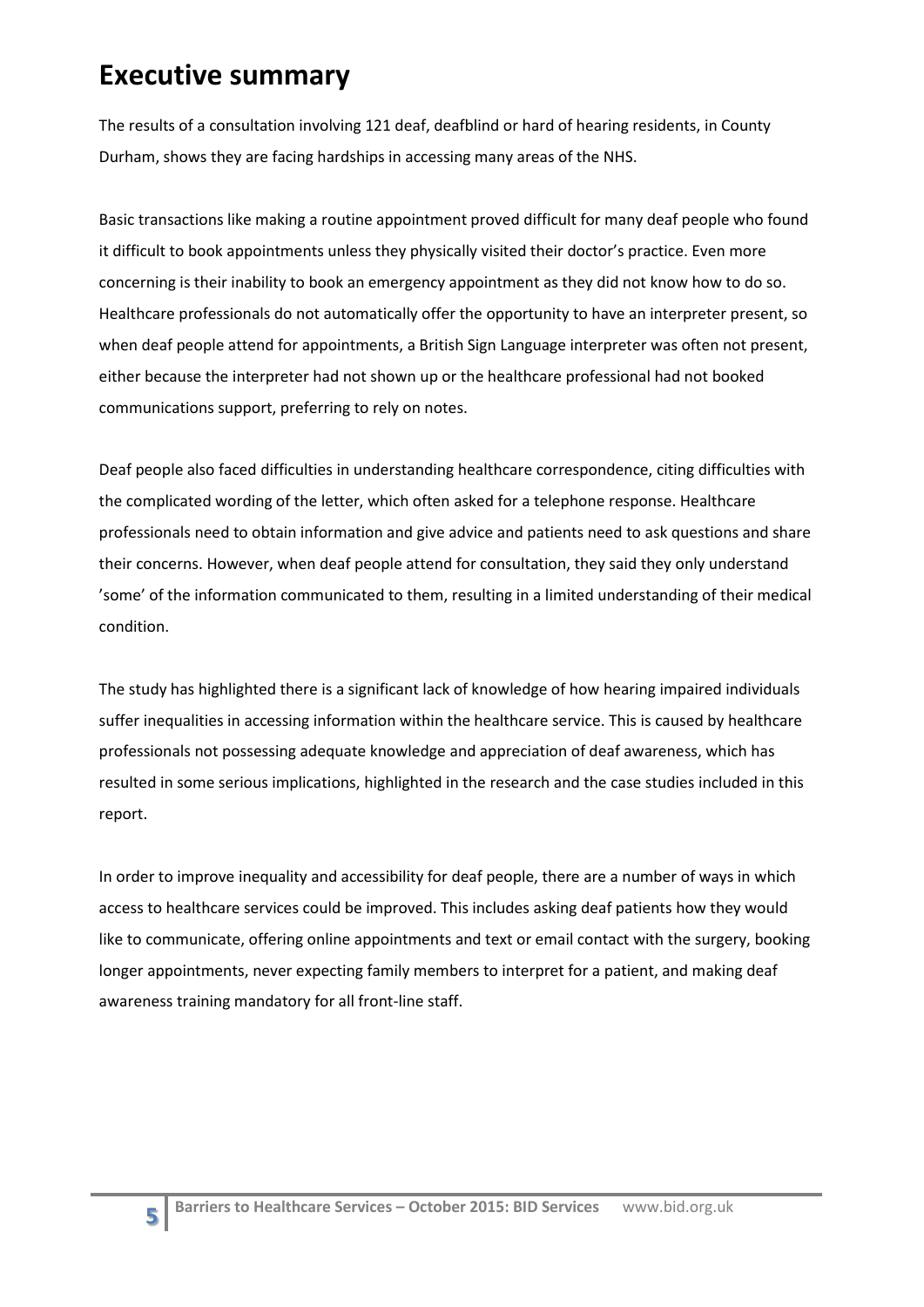# **Key Findings**

**6**

- Hearing impaired people face hardships in accessing many areas of NHS Services within the County of Durham.
- Most deaf individuals said they would not know how to move their GP independently due to communications difficulties with reception staff.
- Healthcare professionals do not automatically book communications support for patient consultations. 15 out of 43 deaf respondents said they often did not have a BSL interpreter present during healthcare appointments either because the interpreter didn't turn up or healthcare specialists did not book an interpreter, opting for notes instead.
- $\bullet$ Deaf people struggle to understand and respond to healthcare correspondence because of the complicated wording of the letter, which often asks for a telephone response.
- During consultations and appointments, the majority of deaf respondents said they only understood 'some' of the information communicated to them.
- $\bullet$ Most declared that booking appointments was easy. However, there are still high numbers of deaf people who find it difficult to book appointments unless they physically attend the practice.
- D Deaf men and women struggle to book an emergency appointment and do not know how to do so. The most common feedback related to having to involve family or friends or actually going to the surgery or A&E.
- The majority of respondents, particularly deaf people, said they would not be able to use the NHS 111 service if they needed to do so independently because they couldn't hear using the telephone. Whilst there are 'deaf-friendly' services available to access this service, including BSL interpreting online, this provides difficulties since not all hearing impaired people, particularly the older population, are computer literate or have access to online facilities.
- Familiarity with walk-in centres was low with men; women seemed to be more familiar with these services
- Home visits were similar to walk-in services. Most men were unfamiliar with booking a home visit, whereas most women declared they knew how to do this.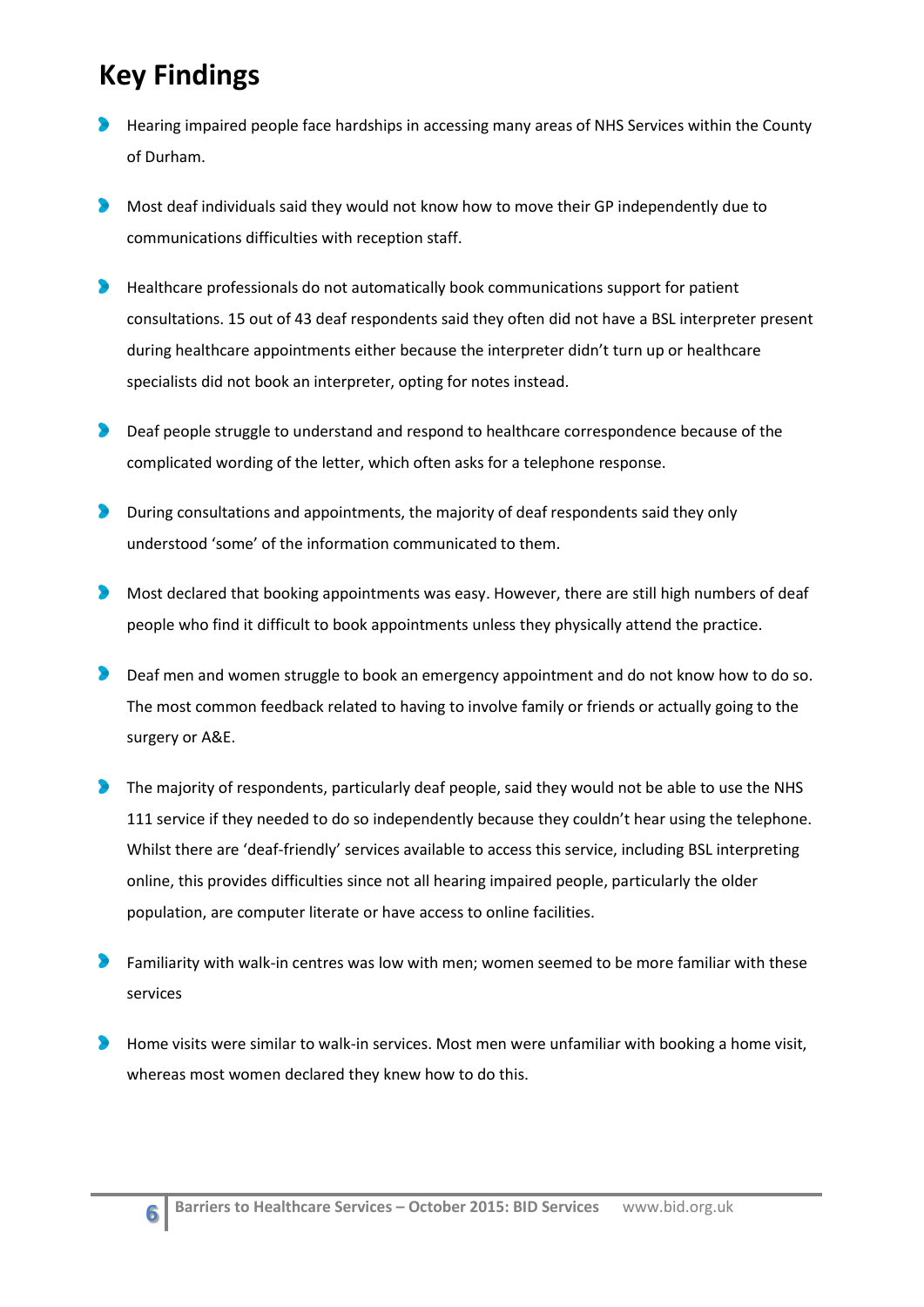# **Conclusions**

This study has highlighted there is a significant lack of knowledge of how hearing impaired individuals suffer inequalities in accessing information within healthcare services. In particular in relation to BSL users and their communication needs/English language adaptations.

- $\bullet$ Hearing impaired people suffer inequalities in many areas of healthcare services.
- Many healthcare professionals do not possess adequate knowledge and appreciation of deaf awareness.
- Deaf Awareness should be significantly improved through NHS services within the County of  $\bullet$ Durham.
- There have been some serious implications for hearing impaired people who have been unable D to access healthcare services in the same way and with the same level of efficiency as everybody else, as demonstrated in the case studies included in this report.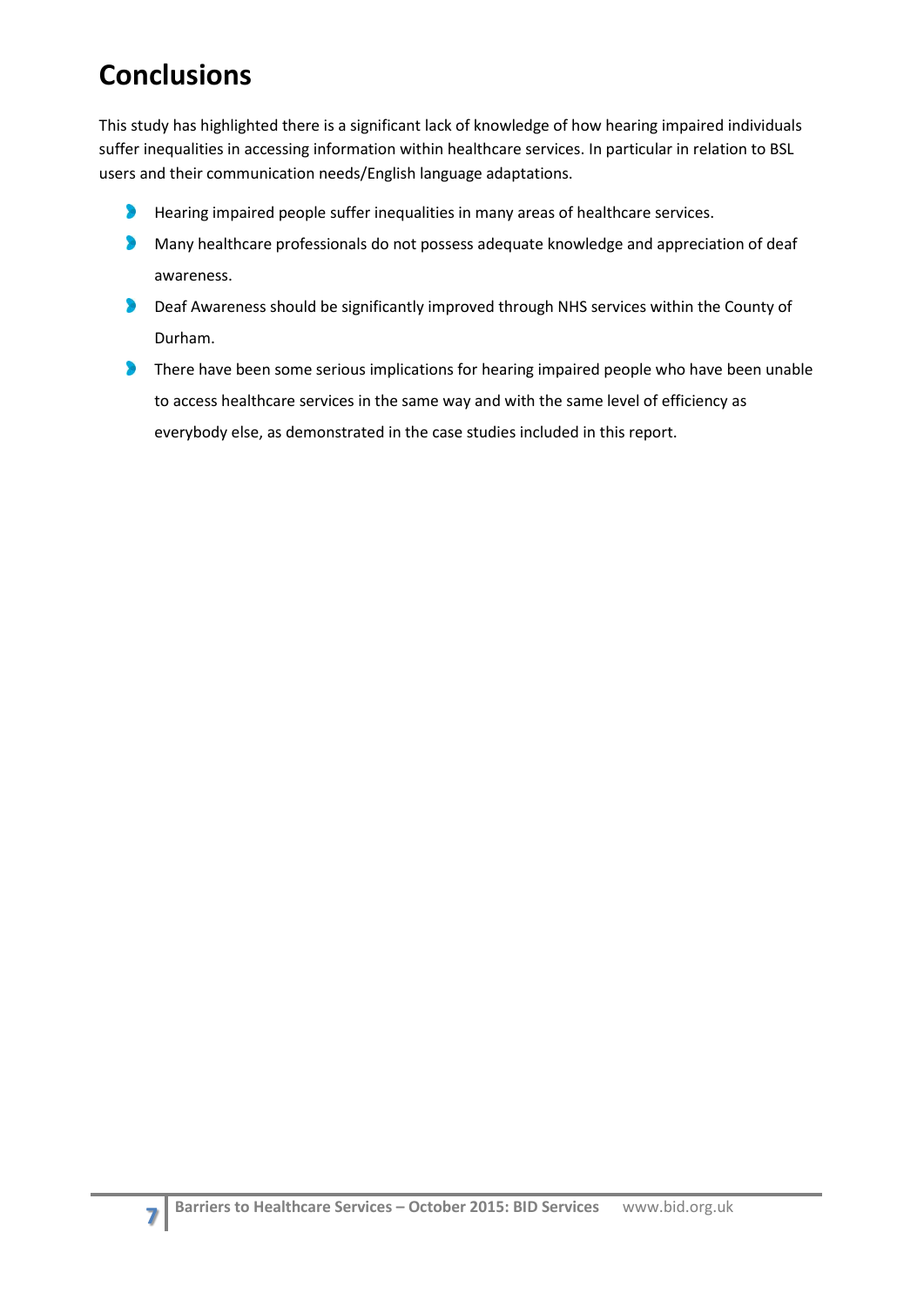# **Recommendations**

### **For Healthcare Professionals**

There are many ways in which our healthcare services could improve inequality and accessibility to healthcare services for deaf, deafblind and hard of hearing people. Here are some suggestions that would make a big difference.

- $\checkmark$  Always ask how the patient would like to communicate and make a record for future appointments.
- $\checkmark$  Offer online booking for appointments, and SMS or email contact with the surgery.
- $\checkmark$  Book double length consultations to allow for time lag in British Sign Language, lip-speaking and/or other preferred methods of communication.
- $\checkmark$  Set up a screen or other visible method of notifying patients, rather than calling their name.
- $\checkmark$  Set up a simple system for booking interpreters and train staff to use this system.
- $\checkmark$  Set up the '**Interpreter Now'** online service and train staff to use this service in preparation for when a face-to-face interpreter is unavailable
- $\checkmark$  **NEVER** expect family members or unqualified staff to interpret for a patient with a hearing loss.
- Download BID's best practice booklet **A Guide to Working with Deaf People in a Health Setting** at www.bid.org.uk/resources.

### **For Commissioners and Service Managers**

- $\checkmark$  Make Deaf Awareness training a mandatory requirement for all front-line staff.
- $\checkmark$  Test your services on the basis of whether they are accessible to deaf, deafblind and hard of hearing people.
- $\checkmark$  Work with other services to collect & collate data relating to the use of specialist services, eg interpreting & lip-speaking providers.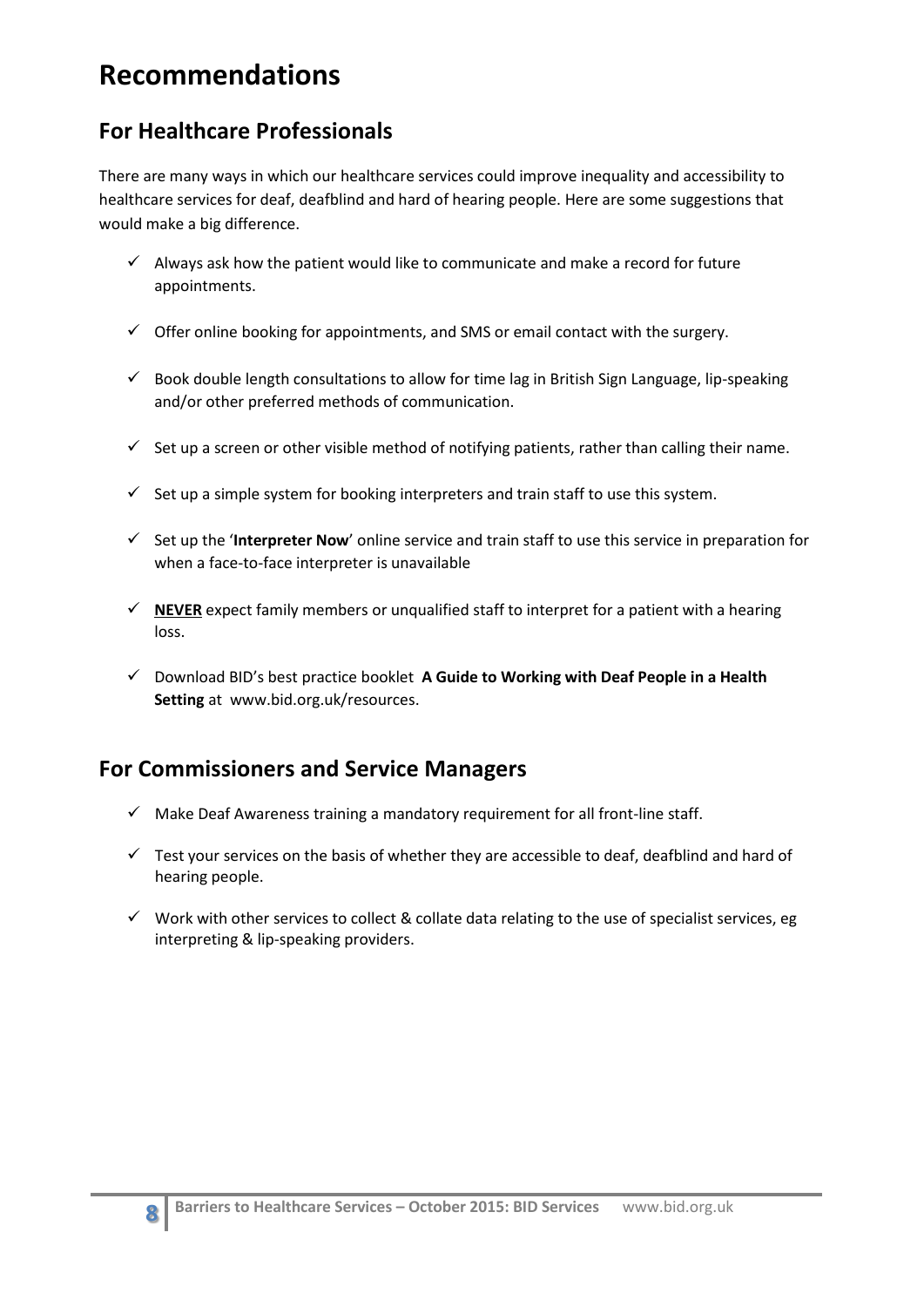### **Case Study 1 - Anonymous**

A profoundly deaf woman who had breast cancer went through treatment and several operations without an interpreter at any stage of her cancer journey. Because she had to rely on her mother to communicate on her behalf and for fear of upsetting her, she was unable to disclose that she was having suicidal thoughts. As a result she became severely depressed, attempted suicide and took far longer to recover.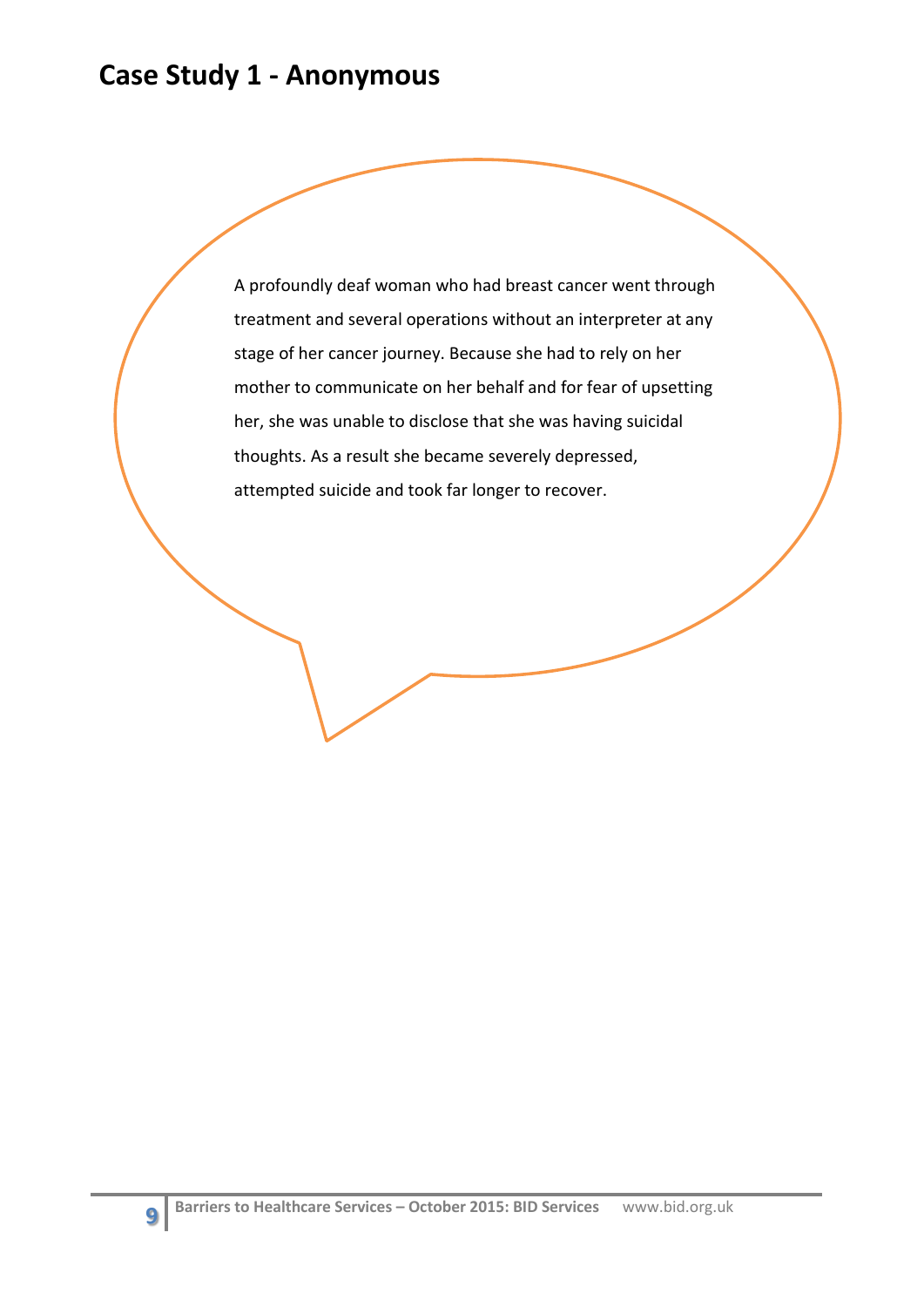### **Case Study 2 - Anonymous**

"I don't like to visit my GP. She doesn't look at me when she is speaking to me and when I ask her to repeat what she says she starts to shout at me saying things like it's a waste of time talking to me.

I began to have panic attacks every time I had to go and see her so I stopped going for help. I hated the fact she made me feel stupid and she made me feel I was wasting her time. Eventually my condition got worse and I was admitted to hospital and the consultant asked me why I had not got help sooner. Once he knew about the communication difficulties I had, he arranged for me to get support to understand my diagnosis and to help me with my panic attacks.

Now I've had support I can manage my condition, which I now have for life. I see my consultant regularly and he gives me extra time to understand the information he gives me and to ask questions. When I have to go back to my GP practice I see another GP who appears to be more deaf aware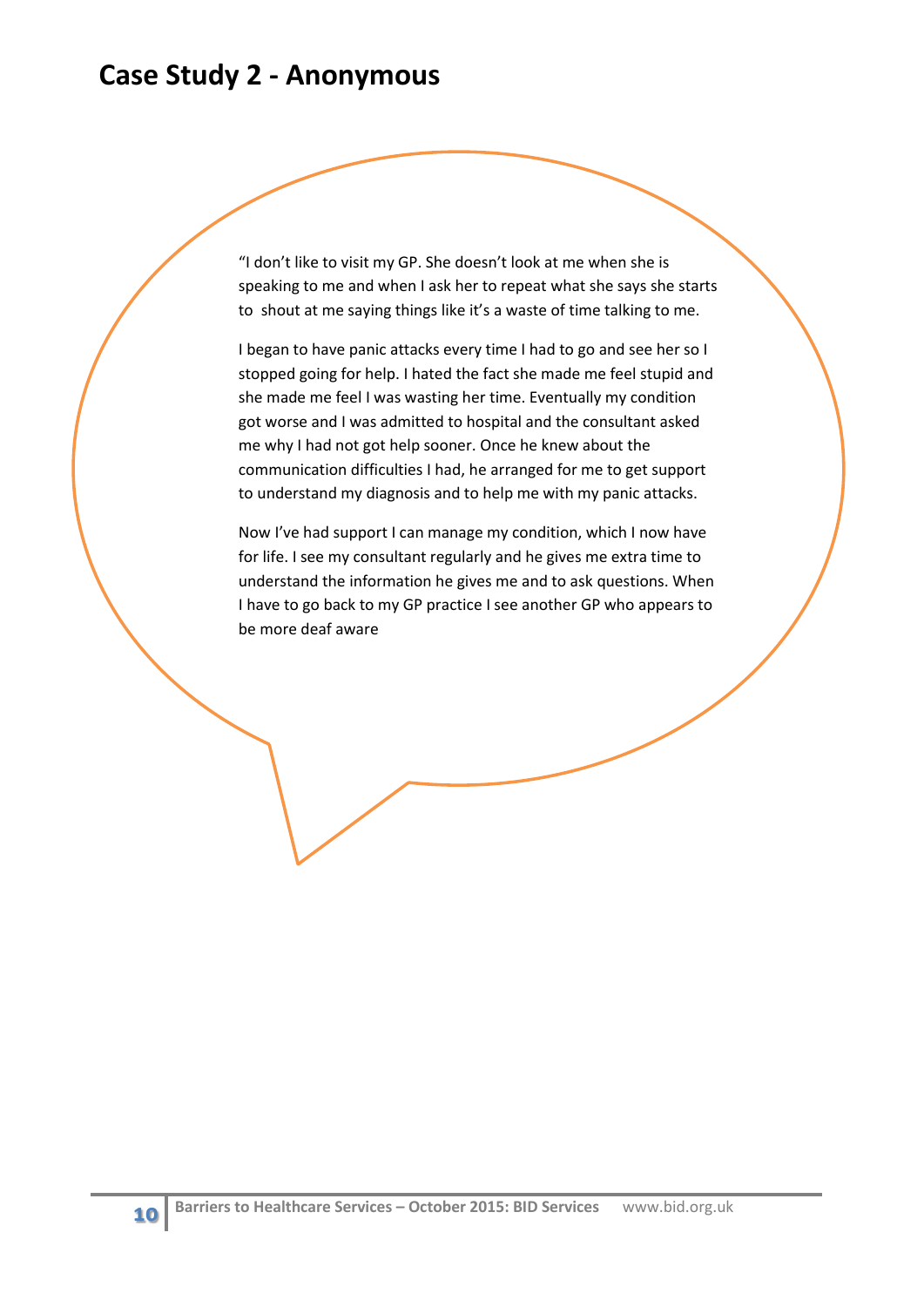# **Appendix 1**

### **How the Survey was carried out**

A survey questionnaire was administered via a structured questionnaire using qualitative & quantitative methodology. The initial data collection was carried out by BID Services Durham. A total of 121 participants were questioned, either through pre-prepared questionnaires individually, or by giving additional support to help respondents understand and complete the survey. Respondents were located through social events, deaf clubs, with a large number accessed through deaf charity Durham Deafened Support (DDS).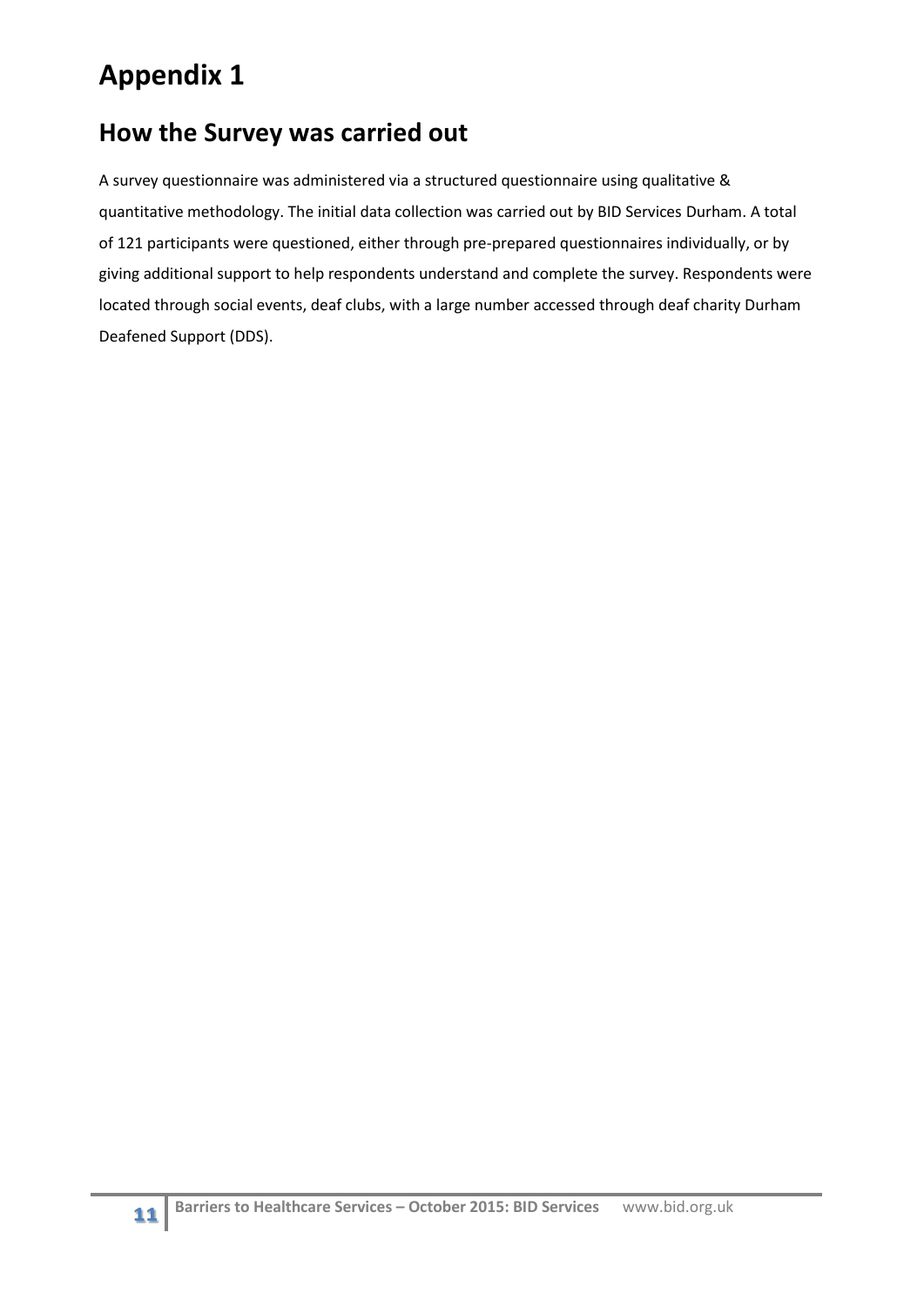### **Appendix 2**

### **Definition of Deafness, Deafblindness & Hard of Hearing**

#### **Deafness**

Deafness is the result of damage to any part of the ear and the degree of hearing loss depends on the severity of that damage. The implications of a hearing loss vary from person to person and are related to the individual's circumstances, thus making it difficult to define and classify deafness.

Deafness means that the person has some difficulty hearing sounds. Deaf people often cannot speak clearly. Many with a severe to profound loss may not be able to speak at all. Deafness can be seen as communication impairment rather than merely a loss of sound perception. Therefore it affects all personal, social, educational and business situations.

There are various communications methods that are preferred by deaf people which are personal to that person, necessitating the need for appropriate and professional communications support.

#### **Deafblindness**

Deafblindness is a combination of sight and hearing loss that affects a person's ability to communicate, to access all kinds of information, and to get around. Deafblindness is not just a deaf person who cannot see, or a blind person who cannot hear. The two impairments together increase the effects of each. People of all ages can have a sight or hearing impairment. It may have been from birth, or due to deterioration later in life. But most deafblind people have some vision and hearing. (Sense)

#### H**ard of Hearing**

Hard of hearing describes people with mild to severe hearing loss. We quite often use it to describe people who have lost their hearing gradually. A loss that is less than profound is generally considered hard of hearing. Hard of hearing people usually develop their hearing loss later, resulting in them being able to develop communication and living skills the same as everybody else.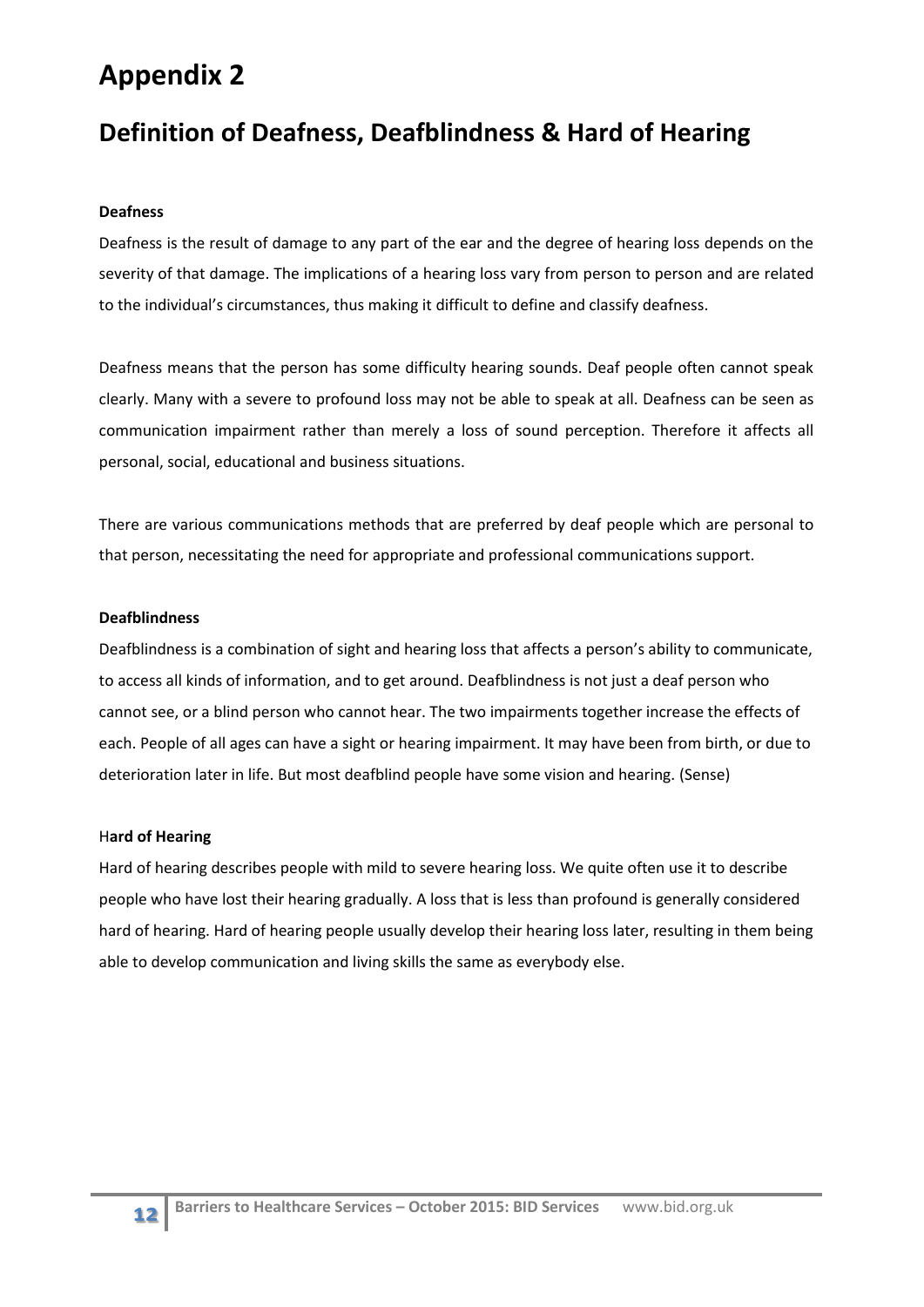# **Ordering additional copies of this report**

#### **Download it free from our website**

You can view a copy of the report on the BID Services website [www.bid.org.uk/](http://www.bid.org.uk/)resources.

#### **Printed copy**

To order a printed copy, please contact BID Services, Durham, Telephone 0191 383 9400 or email [spreferrals@bid.org.uk](mailto:spreferrals@bid.org.uk)

#### **Large print**

If you require a copy in large print, please call us on 0191 383 9400 or email [spreferrals@bid.org.uk](mailto:spreferrals@bid.org.uk)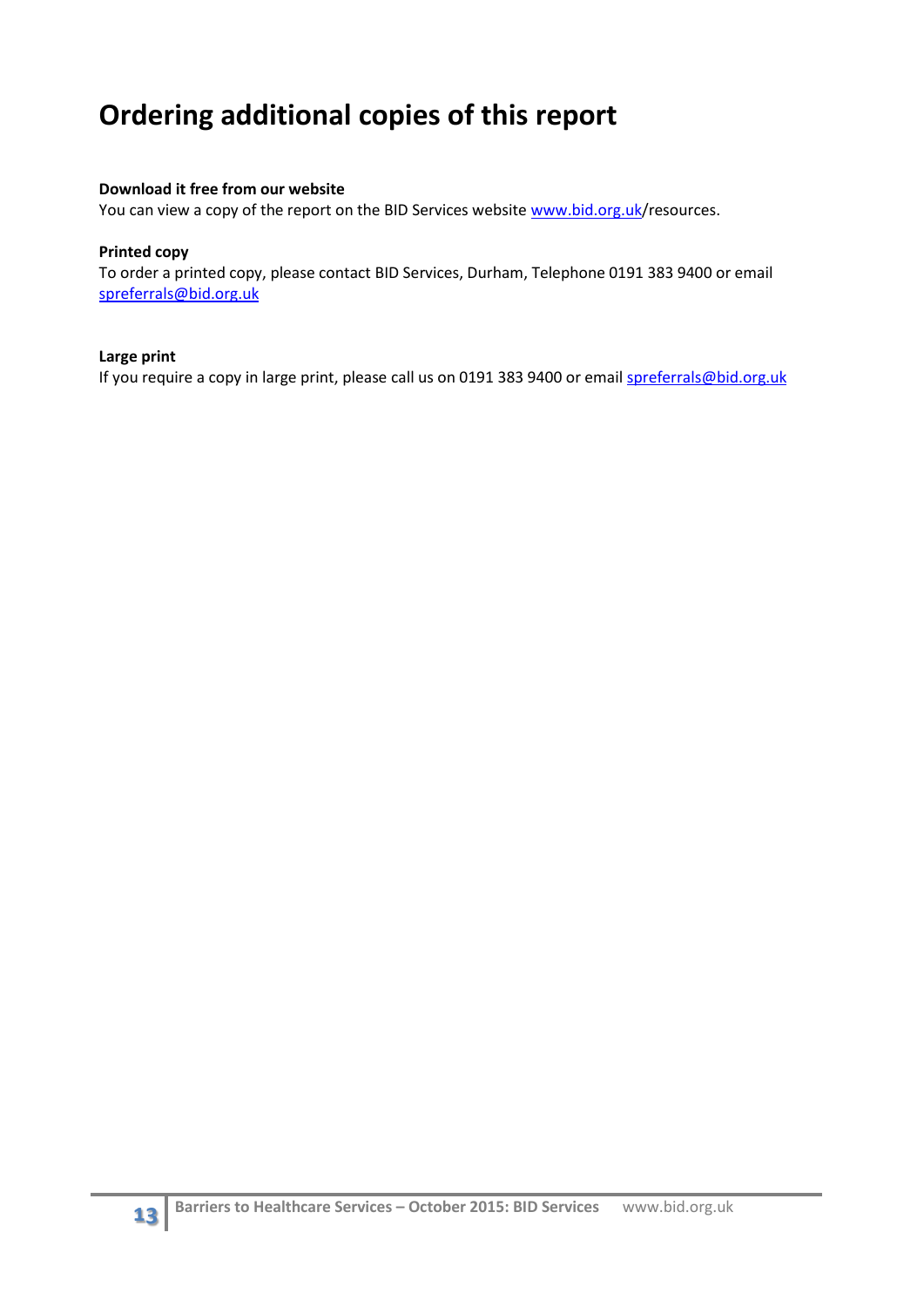# **Acknowledgements**

**We would like to acknowledge the following for their contribution and commitment to the project.**

 $\bullet$ Durham County Council, Commissioning, Children and Adult Services

Louise Harlanderson, Community Engagement Project Manager  $\sum_{i=1}^{n}$ North Durham Clinical Commissioning Group

- **Julie Catherall, Engagement Leader for Healthwatch County Durham CIC**
- BID Services project team:

 Jacki Makari, Team Leader Rosemary Jenkinson, Health Access Advisor Andrew Latham, Health Access Advisor Maria Fortunata, Administrator Niall Nesbitt, Report compiler

**Durham Deafened Support**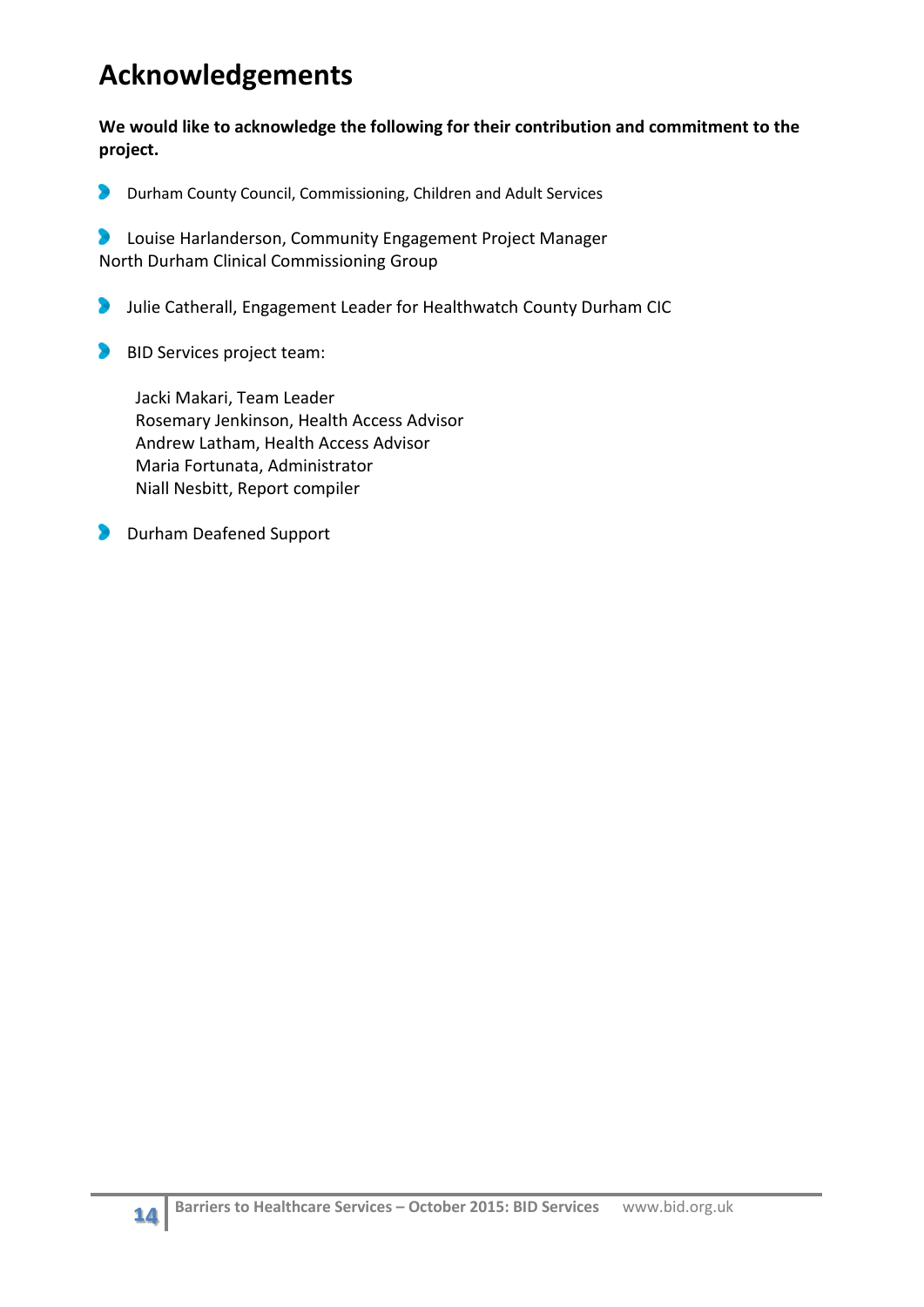# **Bibliography for Literature Review**

#### **Academic Journals**

- Boldyreff, C., Burd, E., and Donkin, J. (2001). The Case for the Use of Plain English to Increase Information Accessibility. Institute of Electrical and Electronics Engineers Computer Society. Volume (3), PP (42-48).
- Brophy, P., Craven, J. (2007). Web Accessibility. The John Hopkins University Press. Volume (55), PP (950-972).
- Cormier, K., Smith, S., and Zwets, M. (2013). Framing constructed action in British Sign Language narratives. Journal of Pragmatics. Volume (55), PP (119-139).
- Fels, D., Richards, J., Hardman, J., and Lee, D. G. (2006). Sign Language Pages. American Annals of the Deaf. Volume (151), PP (423-433).
- Ford, H. and Kent, S. (2013). The experiences of Bilingualism within the Deaf and the Hearing World: The Views of d/Deaf young people. Deafness and Education International. Volume (15), PP (29-51).
- Lohle, E., Holm, M., and Lehnhardt, E. (1998). Preconditions of Language Development in Deaf Children. International Journal of Paediatric Otorhinolaryngology. Volume (47), PP (171-175).
- Mann, W. and Marshall, C. (2012). Investigating Deaf Children's Vocabulary Knowledge in British Sign Language. Journal of Research in Language Studies. Volume (62), PP (1024-1051).
- Mason, K., Rowley, K., Marshall, C., Atkinson, J., Herman, R., Woll, B., and Morgan, G. (2010). Identifying specific language impairment in deaf children acquiring British Sign Language: Implications for theory and Practice. British Journal of Developmental Psychology. Volume (28), PP (33-49).
- Pribanic, L. (2007). Deaf Pupils and Language. Linguistics and Language Behaviour Abstracts. Volume (43), PP (55-66).
- Shakespeare, T. (2005). Disability or Difference? Nature Medicine. Volume (11), PP (917-919).

#### **Websites**

- Durham Deafened Suppor[t http://www.ddsupport.org.uk/site/index.php?page=home&content=7782](http://www.ddsupport.org.uk/site/index.php?page=home&content=7782) accessed on 07/07/15
- The Action on Hearing Loss charity [http://www.actiononhearingloss.org.uk/your-hearing/about](http://www.actiononhearingloss.org.uk/your-hearing/about-deafness-and-hearing-loss.aspx%20accessed%20on%2013/07/15)[deafness-and-hearing-loss.aspx accessed on 13/07/15](http://www.actiononhearingloss.org.uk/your-hearing/about-deafness-and-hearing-loss.aspx%20accessed%20on%2013/07/15)
- The Deaf Health Charity, Sign Health (2013) [online PDF] [http://www.signhealth.org.uk/health](http://www.signhealth.org.uk/health-information/sick-of-it-report/sick-of-it-in-english/)[information/sick-of-it-report/sick-of-it-in-english/](http://www.signhealth.org.uk/health-information/sick-of-it-report/sick-of-it-in-english/) accessed on 09/07/15.
- The Deaf Support Charity, Deaf-Link (2014) [online PDF] [http://www.deaflink.org.uk/news/89-walk-in](http://www.deaflink.org.uk/news/89-walk-in-research%20accessed%20on%2009/07/15)[research accessed on 09/07/15.](http://www.deaflink.org.uk/news/89-walk-in-research%20accessed%20on%2009/07/15)
- The NHS choices website [http://www.nhs.uk/Conditions/Hearing-impairment/Pages/Causes.aspx](http://www.nhs.uk/Conditions/Hearing-impairment/Pages/Causes.aspx%20accessed%20on%2016/07/15)  [accessed on 16/07/15](http://www.nhs.uk/Conditions/Hearing-impairment/Pages/Causes.aspx%20accessed%20on%2016/07/15)